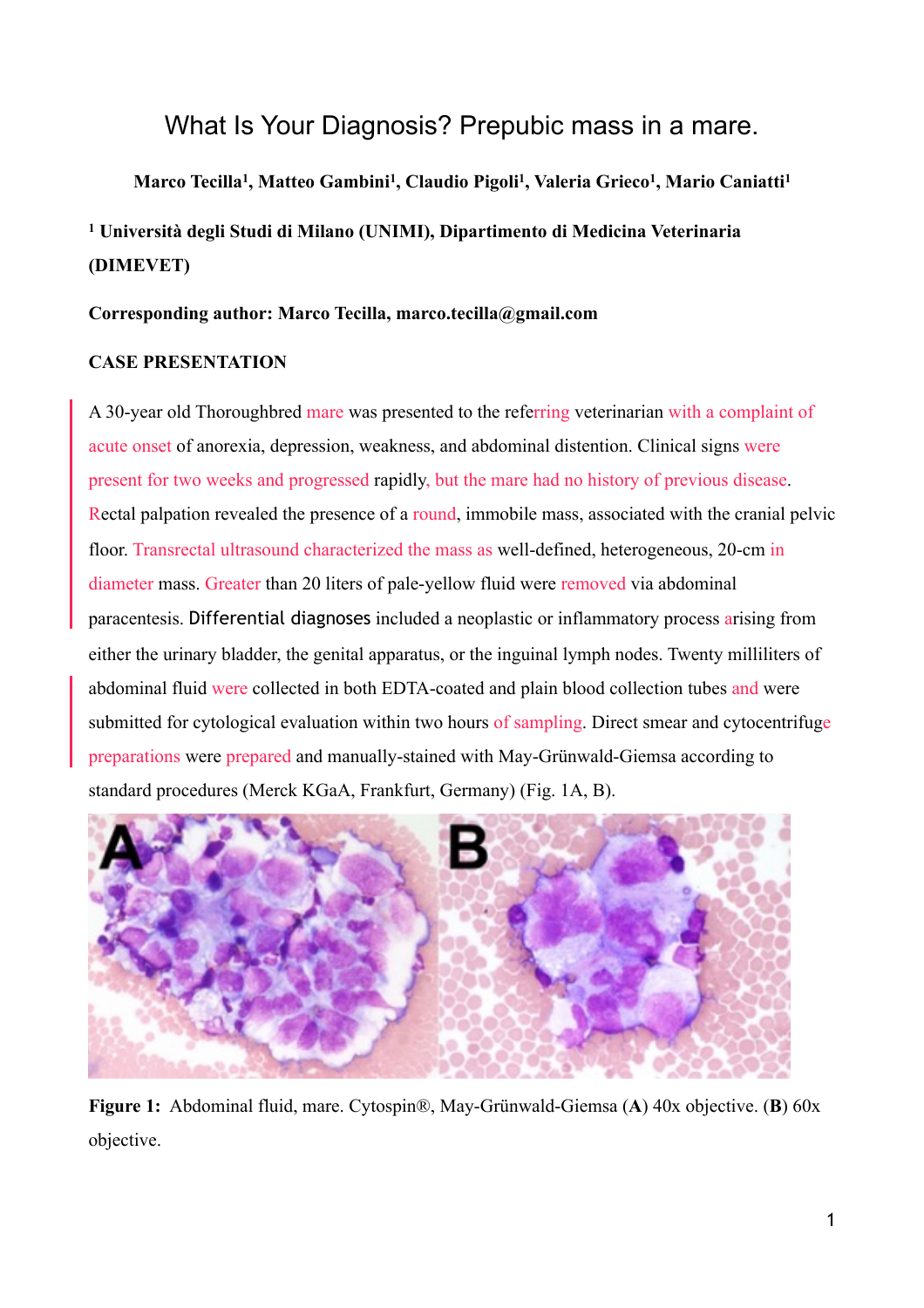#### **Cytologic interpretation:**

Poorly differentiated malignant tumor, of probable round-cell origin.

The cytological samples were hemodiluted and moderately cellular with a predominant population of large, round to atypical polygonal cells, noted individually, in clusters, or in rosette-like arrangements. Neoplastic cells exhibited moderate to marked anisocytosis and anisokaryosis, with variable nuclear-cytoplasmic ratio and variably distinct cell borders. The cytoplasm was scant to abundant, pale blue, with occasional, usually small, clear vacuoles. The nucleus was paracentral, round to irregular to convoluted, with finely granular, irregularly condensed chromatin, and multiple variably sized, light blue nucleoli. Multinucleate atypical cells were present in low numbers. Other cells included small mature lymphocytes, non-degenerate neutrophils, foamy macrophages, and reactive mesothelial cells. Due to the presence of atypical cells found in aggregates and rosette-like structures, which suggested an epithelial origin, immunocytochemistry for Pan-cytokeratin (clones AE1/AE3; Dako, Carpinteria, USA) was performed and was negative.

Based on the cytological diagnosis and clinical presentation, the owner declined additional testing or surgery. Abdominal fluid was drained daily to improve the mare's comfort. Because of clinical deterioration, the mare was euthanized and submitted for necropsy. At necropsy, the abdominal cavity was filled with more than fifteen liters of abdominal fluid. A 20-cm in diameter mass was identified in association with the right ovary. The mass partially occupied the cranial pelvis and caudal prepubic/pubic regions. Multiple nodular lesions associated with the parietal peritoneum, liver, spleen, and intestine, compatible with carcinomatosis, were also detected. No other gross lesions were detected. On histopathology, the right ovary was completely replaced by a densely cellular neoplasm arranged in sheets, cords, rosettes and pseudorosettes, supported by moderate fibrovascular stroma (Fig. 2A, B). Neoplastic cells were round to polygonal, with indistinct cell borders, scant to moderately abundant vacuolated eosinophilic cytoplasm, and a paracentral, large, round to indented to clover leaf-shaped nucleus. One to three basophilic, 2-5 µm, nucleoli were variably present. Anisokaryosis and anisocytosis were marked (Fig. 2C). Mitoses were 35 in 10 HPF (total area examined 2.37 mm<sup>2</sup>), with a range of 1-5 mitosis per field, and were frequently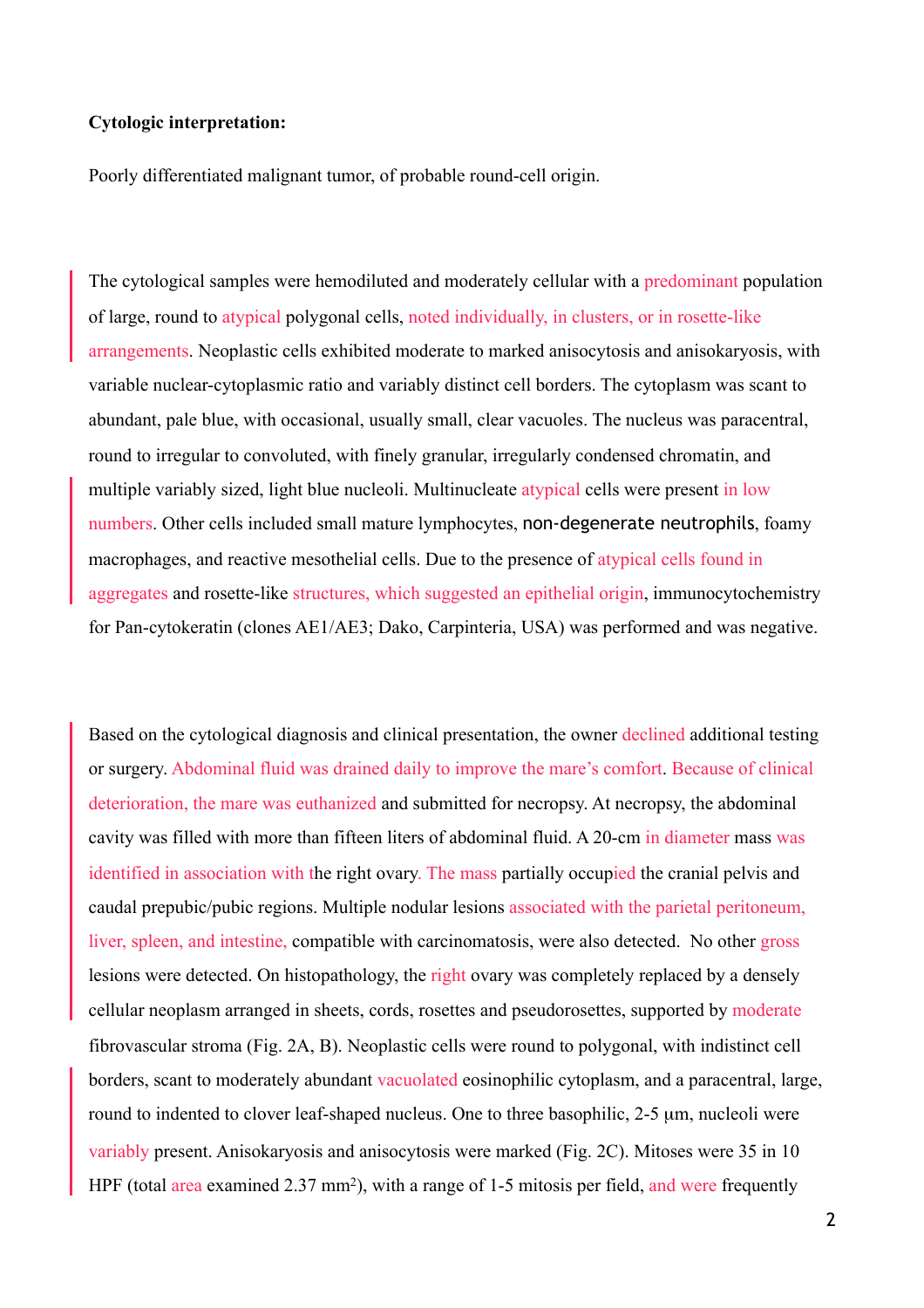atypical. Numerous, multinucleated, neoplastic cells with up to 5 nuclei were randomly distributed. Multifocal random areas of necrosis and numerous, disseminated apoptotic neoplastic cells were also evident. Scattered aggregates of small mature lymphocytes, were frequently associated with apoptotic neoplastic cells. Peritoneal metastases were histologically identical to the primary mass. Lymphatic emboli were detected multifocally. Immunohistochemistry was performed on the ovarian neoplasm including Placental Alkaline Phosphatase (PLAP - polyclonal; Dako, Carpinteria, USA), Inhibin (clone R1; Serotec Co., UK), and Pan-Cytokeratin (clone AE1/AE3; Dako, Carpinteria, USA), and were were multifocally positive (Fig. 3), negative, and negative, respectively. The final diagnosis was ovarian dysgerminoma.



**Figure 2:** Ovarian dysgerminoma, mare. Sheets of neoplastic cells supported by a moderate fibrovascular stroma. Hematoxylin and Eosin (**A**) 20x objective. (**B**) 40x objective.

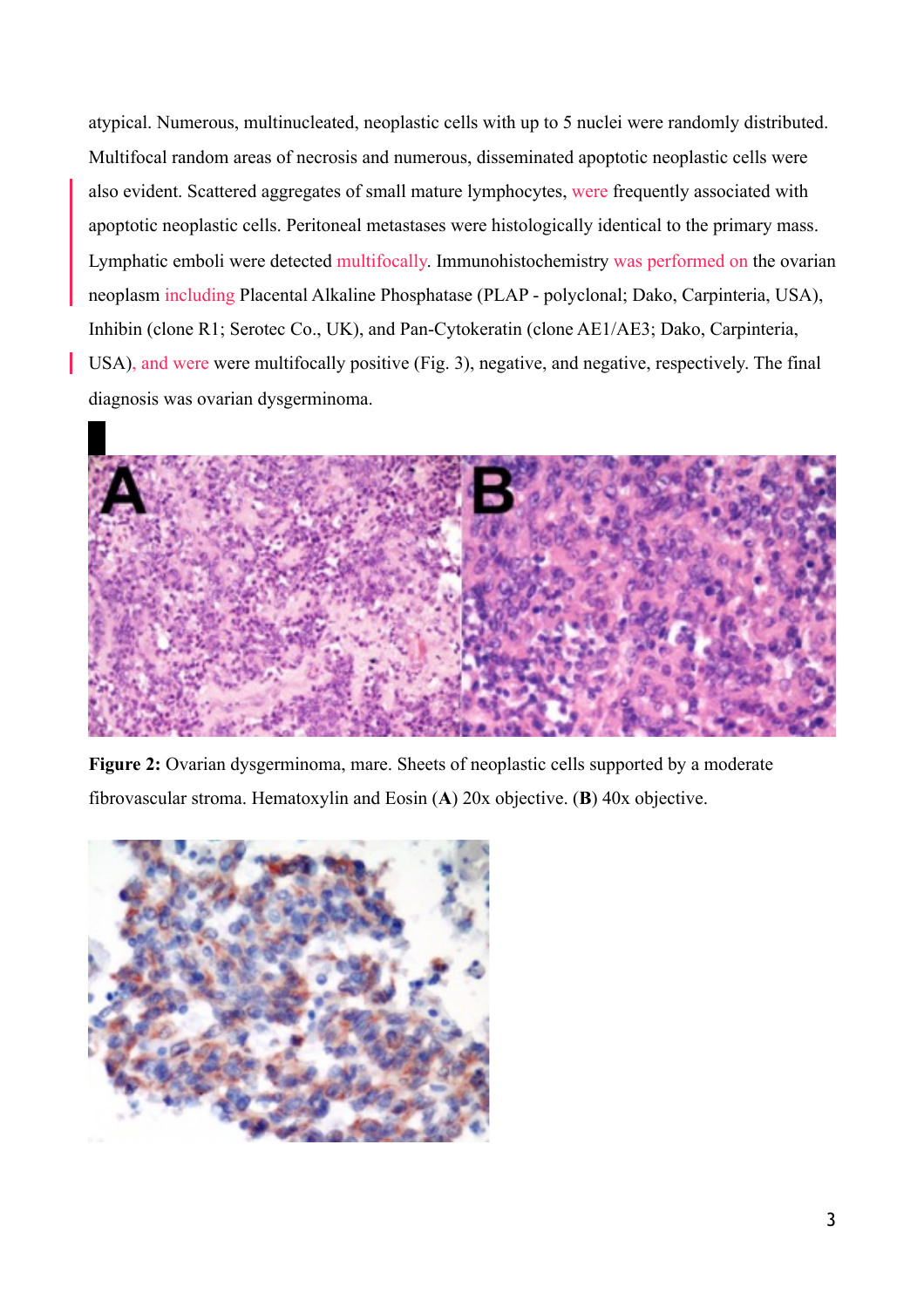**Figure 3:** Immunohistochemical staining for anti-PLAP antibody, 40x objective. Multifocal, intense, membranous to cytoplasmic immune-positive reaction to PLAP is present.

# **DISCUSSION**

Dysgerminomas are considered to be rare neoplasms in domestic animals, with only a few reports in horses  $3,4$ 

However, dysgerminoma should be considered in the list of differentials for large, single, masses arising in the prepubic/pubic regions of mares. Adult or geriatric onset of marked abdominal effuision, in absence of systemic lymphadenopathy, is also suggestive of this diagnosis. 4 Dysgerminomas are germ line tumors, and are the counterpart of seminomas of males.<sup>5</sup> Germ line tumors are highly aggressive, metastasizing via both peritoneal seeding and lymphatics emboli.<sup>1</sup> In the present case, lymphatic metastasis and carcinomatosis were likely responsible for the onset of the abdominal effusion. Cytologically, the presence of large atypical and pleomorphic cells, with loss of cohesivity, may lead to a diagnosis of a poorly differentiated round-cell tumor, particularly lymphoma as reported in dogs and cats.<sup>5</sup> Although the cellular morphology seems compatible, one of the most **consistant** features of dysgerminoma is the high nuclear pleomorphism, which is less common in lymphoma, along with the abundant cytoplasm and the presence of scattered, small, mature lymphocytes. Additionally, dysgerminoma is one of the few neoplasm where histology is more helpful in excluding lymphoma, because of the presence of rosettes and pseudo-rosettes that are not a feature of lymphomas. The use of Anti-CD3 (T-cells) and Anti-CD20 or Anti-CD79 (Bcells) is not described in equine cytology but can be performed on histological sections to exclude definitively lymphoma. Multinucleated neoplastic cells or the presence of pink material in the cytoplasm, are inconstant cytological features, but are more readily detected on histology, because of the amount of tissue evaluated and absence of dilution. An additional differential diagnosis for dysgerminoma, based on the anatomical location and specific prevalence, is granulosa cell tumor. Although most granulosa cell tumors are characterized by the presence of Call-Exner bodies, both cytologically and histologically, a moderate level of cellular pleomorphism can be present, and this entity might be excluded by immunocytochemistry or immunohistochemistry.2 In cases where the difference between dysgerminoma and granulosa cell tumors cannot be excluded base on morphology, Anti-PLAP and Anti-Inhibin can be used to discriminate these entities. Anti-PLAP antibody recognizes a group of highly conserved membrane glycoproteins, normally expressed in the placenta, cervix and fallopian tubes. From a diagnostic point of view, PLAP is expressed by